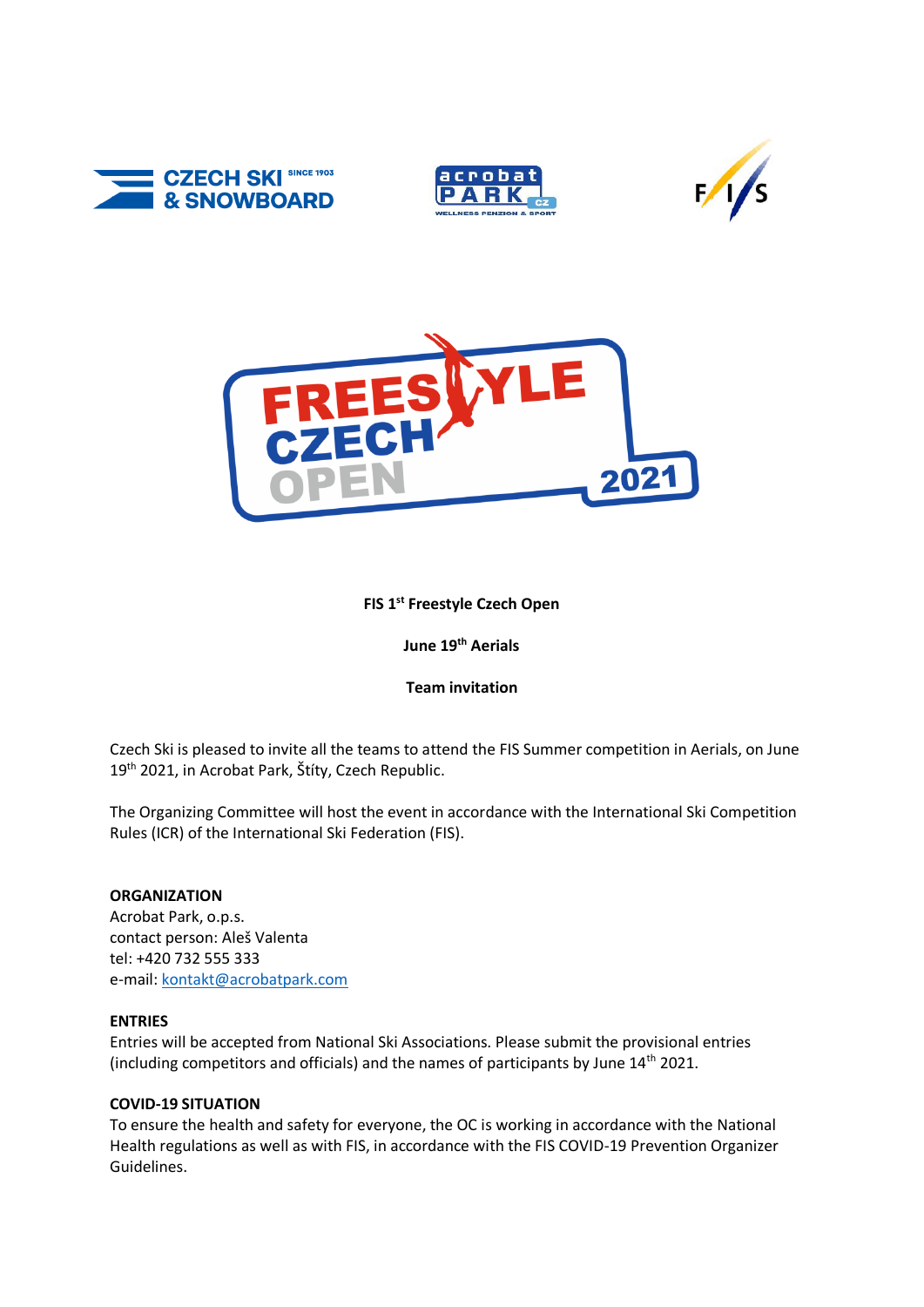The corresponding arrangements related to the travel to Czech Republic and to the event itself, are currently being put together in a separate document. All the Teams that need an invitation letter for visa / travel purposes, can contact us if the arrival is prior to the official competition start date and / or the departure is after the official end date. In both cases the requests for Visa invitation letter should be sent as soon as possible. To receive competition accreditation and to enter the FIS competition a negative Covid-19 test no older than 72 hours is required upon arrival to the competition.

Test results along with whereabouts information from the past 14 days needs to be documented in FIS Covid-19 Passport.

More information on boarder formalities and necessary precautions due to the pandemic will be provided to all the Teams a bit later. All competitors must have their own medical insurance (ICR art 212) which shall cover COVID-19 medical treatment expenses.

#### **ACCIDENT INSURANCE**

Each competitor must carry his/her own medical insurance. The Organizing Committee, sponsors, suppliers, Acrobat Park, FIS and Czech Ski assume no responsibility for accidents, damage or loss of equipment, nor second- or third-party claims during the event.

#### **ANTI-DOPING CONTROL**

Anti-doping control testing may be conducted in accordance with the rules and regulations set forth by FIS.

#### **REGISTRATION**

Team registration, race headquarters, and team captain's meetings will all be done safely, preventing physical contacts. The exact manners will be confirmed later.

### **ACCOMMODATION**

the organization does not provide. Possibility to use the accommodation in Acrobat Park <http://www.acrobatpark.com/en/ubytovani>

#### **EXPENSES**

Competitors and their accompany will pay all the expenses on their own

#### **CANCELATION**

will be announced until 15. 6. 2021 to the contact listed in the application form

#### **BIBS**

All competitors must wear bibs during all official training, competition and award ceremonies.

#### **ENTRY FEES**

**90,- CHF** – including training day and competition day

### **RACE OFFICE**

Acrobat Park's restaurant, Štíty

### **PRESENTATION**

18. 6. 2021 in the race office from 10:00 AM

### **CATEGORIES**

kids / 2007 and younger juniors / 2002-2006 men, women / 2001 and older